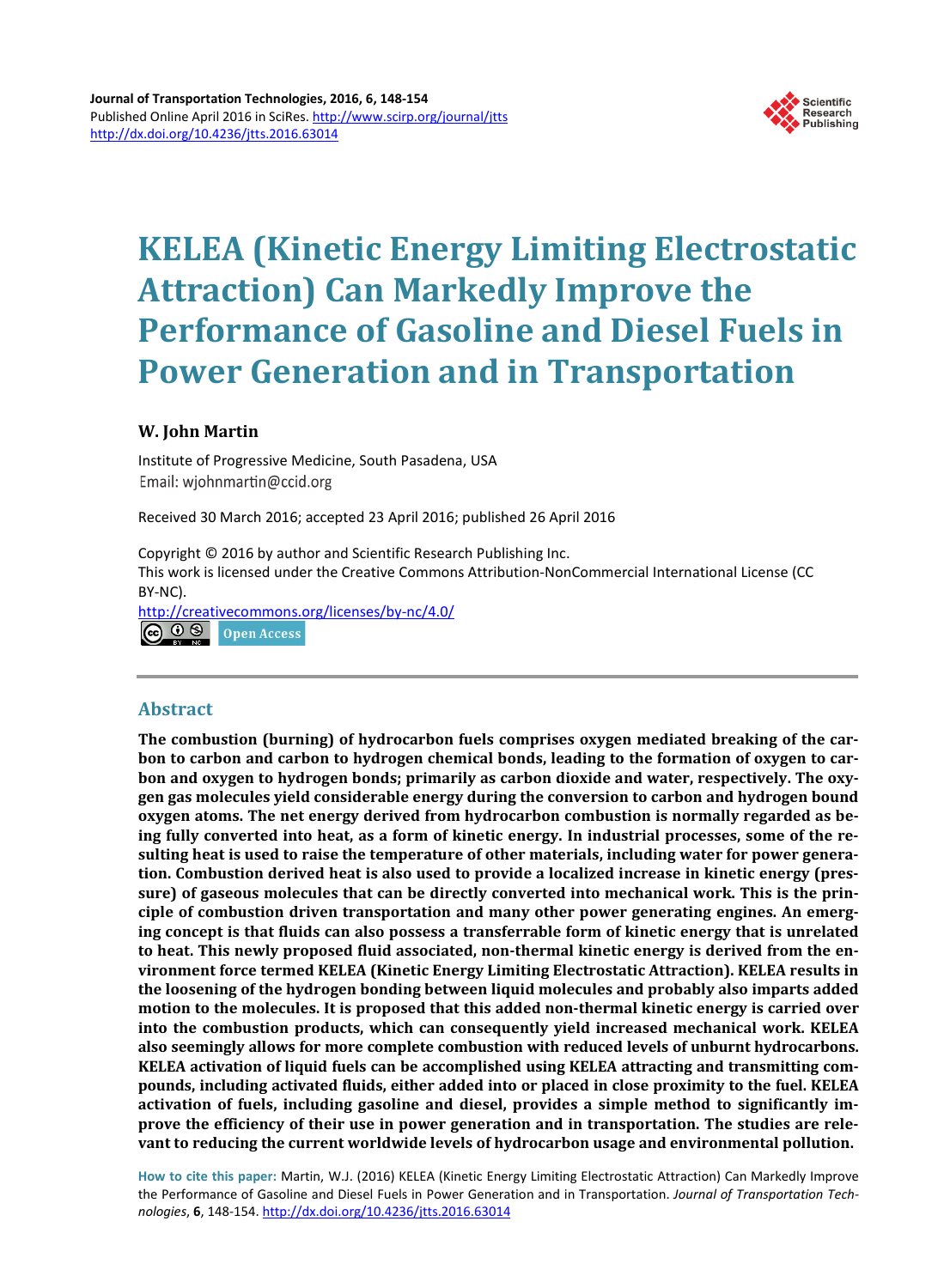# **Keywords**

#### **Kiko, Mojo, Gasoline, Diesel, Combustion, KELEA, Kinetic Energy, Soliton, Climate Change**

## **1. Introduction**

Water has long been known to possess unusual characteristics compared to other liquids, which render it particularly suitable for facilitating chemical reactions, and indeed for supporting all forms of life [\[1\].](#page-5-0) Less well appreciated is that even highly purified water may display differences in certain of these important characteristics, including surface tension, viscosity, boiling and freezing temperatures, vapor pressure and specific heat [\[2\].](#page-5-1) These differences are best explained by variable strength of the hydrogen bonding between the water molecules, together with increased kinetic activity of the loosened molecules. A series of ongoing studies are consistent with the loosening of the intermolecular hydrogen bonding due to the absorption of an environmental force termed KELEA (Kinetic Energy Limiting Electrostatic Attraction). The role of this fundamental force is presumed to prevent the fusion and possible annihilation of opposite electrical charges. It may also provide the repulsion force between identical electrical charge[s \[2\]](#page-5-1) [\[3\].](#page-5-2)

While regular water may not directly attract KELEA from the normal environment, it can be transferred to water using certain dipolar chemical compounds with separated electrical charges, possibly in an oscillatory manner [\[4\].](#page-5-3) It can also be transferred to nearby water using various electrical devices, principally with rapid on-off switching [\[5\]](#page-5-4) [\[6\].](#page-5-5) Once water is sufficiently activated, its separated electrical charges can then attract KELEA leading to further activation, including the activation of added water. This principle explains homeopathy [\[7\].](#page-5-6) KELEA activated compounds and water can also provide an energy field able to activate nearby water without the need for direct contact [\[8\].](#page-5-7)

KELEA activation can be shown with other fluids, including ethanol and gasoline [\[3\].](#page-5-2) It can act on fluids in both the liquid and vapor states. Evidence has been provided in previous publications for health, agriculture and industrial benefits of using KELEA activated water [\[9\]-](#page-5-8)[\[11\].](#page-5-9) The present paper is to demonstrate that the benefits of KELEA activation can extend to significantly increasing the efficiency of gasoline and diesel fuels in transportation. In addition to increased mileage, the data indicate a more complete combustion of the hydrocarbons to carbon dioxide  $(CO_2)$ , with lower levels of carbon monoxide  $(CO)$  and unburnt hydrocarbons (UHC). This finding has relevance to global warming and to potential adverse health effects of UHC.

#### **2. Materials and Methods**

Kiko Technology [\(www.kikotechnology.org\)](http://www.kikotechnology.org/) comprises the use of finely ground, mined volcanic rock material. The powdered material is suspended in water droplets that are dried to form small pellets. The pellets are then subjected to several rounds of heating and cooling. The Kiko pellets can either be used alone or placed into cartridges with perforations allowing for the flow of fluids. The cartridges measure 20 mm  $\times$  128 mm with multiple 2 mm perforations and contain ~50 pellets ranging from 3 - 6 mm diameter and weigh a total of ~22.5 gm. Two cartridges are suitable for large storage tanks of either gasoline or diesel. Individual pellets are more suitable for either adding directly to the gas tank of vehicles, or for activating a quantity of fuel prior to its transfer to mix with the fuel already within the vehicle. Magnesium oxide granules from which the finer particles are removed by decanting can similarly be used (3), as can many other fluid activating dipolar compounds or fluids.

Gas Mojo is a commercially available fuel-saving device [\(www.gasmojo.com\)](http://www.gasmojo.com/). One model comprises a 6 inch-long by 1 inch-diameter sealed polyvinyl chloride tube containing activated water [\(www.gasmojo.com\)](http://www.gasmojo.com/). The device is simply zip-tied to a section of the vehicle's fuel line. The exact mechanism of water activation is proprietary, but many procedures are now available for KELEA activation of fluids. Several Gas Mojo devices, as well as alternative packaging of activated fluids, were provided by the manufacturer for research studies.

Fuel consumption. For automobiles, the major measure is the distance traveled per liter or per gallon of gasoline. For industrial machinery, the daily consumption of diesel withdrawn from a 10,000-gallon diesel storage tank, required in performing a set amount of work, was measured before and after the addition of two Kiko cartridges.

Fuel burning emission analysis. The percentage of  $CO<sub>2</sub>$  and CO and the UHC concentration in the vehicle's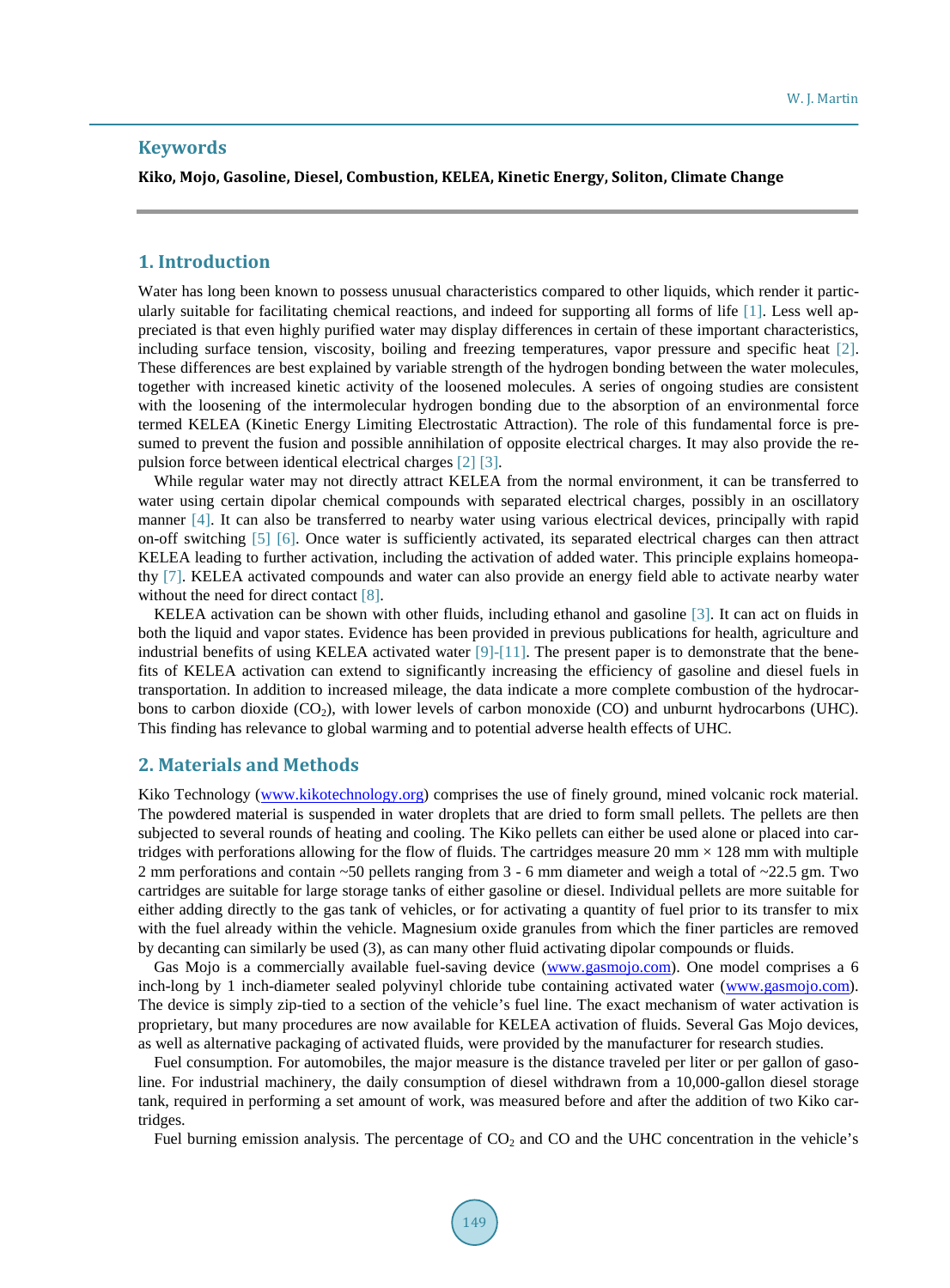exhaust were measured at licensed motor testing centers in Hong Kong and in Switzerland.

Surface Tension. Measurements of surface tension were made on diesel before and after exposure to Kiko pellets using a Du Nouy Tensionmeter (Itoh Seisakusho Ltd., Tokyo, Japan).

### **3. Results**

The normal fuel consumption rates of six different types of automobiles were repeatedly determined at various times over periods of at least 3 months in 2015. Six Kiko pellets were then inserted into the fuel tank of each of the automobiles. The fuel consumption rates were repeatedly measured after the addition of the Kiko pellets. The before and after Kiko mileage values, expressed as kilometers per liter (km/l) are summarized in **[Table 1](#page-2-0)**. The benefits ranged from 10% to 43% increases in fuel efficiency. The improved mileage observed in each of the automobiles has continued through to the present time (March 2016).

As an alternative to adding Kiko pellets to the automobile's fuel tank, the pellets can be added to a relatively small quantity of gasoline, which is subsequently added to the existing fuel in the automobile. Typically, 1 to 4 liters of gasoline are exposed to the pellets for several hours prior to the transfer of the gasoline into the car's nearly filled fuel tank. This approach also resulted in improved gas mileage and avoids regulatory restrictions to adding non-certified materials to an automobile's fuel tank. The exhaust gases of two automobiles were tested before and after the addition of 1 liter of Kiko activated fuel to the existing fuel in the automobiles. Significant reductions in CO and UHC were seen with both tests, with essentially unchanged CO<sub>2</sub> levels ([Table 2](#page-2-1)).

Another alternative to avoiding the regulatory obstacle of adding materials to gasoline is to attach a 6-inch container of activated water in sealed polyvinyl tubing to either the external gas tank or to the fuel line. This method has been promoted by Dearborn Corporation, Illinois and marketed under the name Gas Mojo. Devices have been installed on several hundred automobiles and on numerous trucks, leading to a minimal improved mileage of approximating 20% and sometimes reaching over 40%. Particularly notable is the reduced idling speed of the engines (typically around 25% e.g. 1000 rpm reduced to 750 rpm) and the slower speeds at which the transmission shifts from lower to a higher gear (e.g. by about 5 mph). Another observation is faster acceleration, for example a diesel truck required 11.7 seconds to accelerate 0 - 60 mph. After installing the Gas Mojo, the same truck required only 7.4 seconds (duplicate readings). A marked reduction in both the smoky appearance and the smell of diesel exhaust is consistently observed in trucks with an installed Gas Mojo device.

| Vehicle           | Before Kiko | After Kiko | Increased % mileage |
|-------------------|-------------|------------|---------------------|
| Toyota Camry      | 5.8         | 8.3        | 43                  |
| KIA Optima        | 8.3         | 9.1        | 10                  |
| Honda Civic       | 10.0        | 12.9       | 29                  |
| BMW 323 i         | 9.1         | 10.9       | 20                  |
| <b>BMW X5 SUV</b> | 7.1         | 9.1        | 28                  |
| Austin Mini       | 9.3         | 11.4       | 23                  |

<span id="page-2-0"></span>**Table 1.** Mileage in kilometers per liter (km/l) before and after exposure to Kiko pellets.

<span id="page-2-1"></span>**Table 2.** Exhaust gas emission by volume before and after exposure to Kiko pellets.

| Mitsubishi       |             |            |             |  |
|------------------|-------------|------------|-------------|--|
| Emission         | Before Kiko | After Kiko | % Reduction |  |
| Percentage $CO2$ | 14.1        | 14.6       | $-3.55$     |  |
| Percentage CO    | 0.341       | 0.035      | 89.7        |  |
| ppm UHC          | 197         | 67         | 66.0        |  |
| Volkswagen       |             |            |             |  |
| Percentage $CO2$ | 15.1        | 15.2       | $-0.07$     |  |
| Percentage CO    | 0.10        | 0.04       | 60.0        |  |
| ppm UHC          | 30          | 14         | 53.3        |  |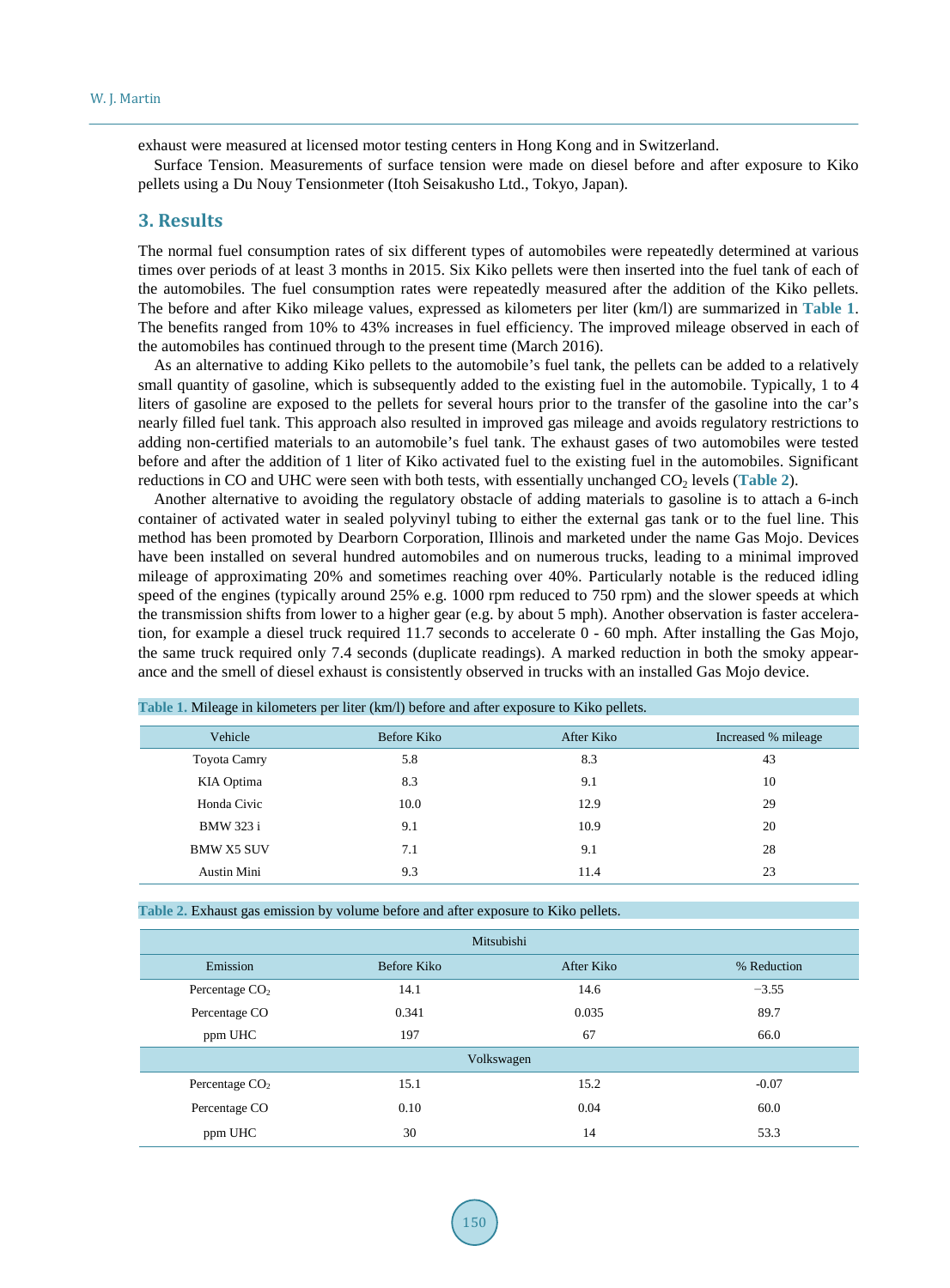The benefits seen with Kiko, Gas Mojo and comparable devices with gasoline and diesel fuels in cars and trucks can also be obtained with farm machinery. For example, two Kiko cartridges, each containing approximately 50 pellets were placed in a 10,000 gallon above ground diesel storage tank. A John Deere Model 7760 cotton harvester would fill from the tank on a daily basis. Prior to adding the Kiko cartridges, the harvester required 378 gallons for an 8-hour day harvesting. With Kiko activated diesel, the harvester only needed 288 gallons of diesel a day, a 26% fuel saving. A water pivot used for irrigating the cotton fields also required 10% less fuel when using activated diesel to maintain the daily operation.

Another measurable difference between activated and regular diesel is the reduction in surface tension. For example, in repeated experiments, Kiko pellets reduced the surface tension of diesel from 31 dynes per cm<sup>2</sup> to 16 dynes per cm<sup>2</sup>, representing a 16% reduction.

#### **4. Discussion**

The present results will be discussed mainly in the context of how they may relate to the evolving concept of KELEA. This concept may also help explain earlier anecdotal reports of enhanced fuel efficiency. While further experimental studies are clearly necessary, the hypothesis presented in this paper may help stimulate research towards a new understanding of energy pathways.

Since the early 2000's, several individuals have communicated to the author that they were able to significantly increase the gasoline mileage of their automobiles. A notable example was the distributer of an agricultural enhancement formulation called HB-101. Beginning in 2001, he would regularly add 100 ml of HB-101 to his 2001 Toyota Camry (18.5—gallon, 70—liter fuel tank). At 1:700 dilution, the added HB-101 consistently enabled him to achieve approximately 25% improvement in mileage on his numerous trips to visit rural customers. HB-101 is rich in dipolar terpenes and is one of the earlier products studied by the author for the property of enhancing the biological activity of water. This property has since been shown to be due to the attracting and transferring of KELEA into water. The water activating activity of HB-101 explains its marked agricultural en-hancing benefits even when used at 1:10,000 dilution in irrigation water [\(www.hb-101.com\)](http://www.hb-101.com/). Another notable early example noted by the author was the more effective combustion of gasoline by using magnesium particles, with or without HB-101 added to gasoline [\[12\].](#page-5-10) The magnesium particles were initially intended to generate hydrogen gas. Subsequent studies indicated that hydrogen can also attract KELEA into fluids. Hydrogen and oxygen gases are produced during the electrolysis of water. Electrolysis can also generate a vapor of highly activated water. This can be seen as a stream of bubbles developing midway between the electrodes. The combination of hydrogen, oxygen and vaporized activated water is referred to as Brown's gas and sometimes as HHO. Water electrolysis devices have been widely used as an attachment to vehicles to increase the engine's performance [\[13\]-](#page-5-11)[\[15\].](#page-6-0) Although it had been assumed that the Brown's gas was acting directly as a combustion fuel, the author has favored the notion that the primary action of Brown's gas in automobiles is that of gasoline activation. This opinion was derived by working with major manufacturers of Brown gas generating devices marketed on the internet (e.g. watertogas.com). A basis for the author's opinion is that the added performance of the gasoline far exceeds the direct contribution provided by the combustion of the Brown's gas. Moreover, gasoline can be activated using Brown's gas prior to the gasoline being added to the fuel tank and long after the added Brown's gas has dissipated (unpublished). Similarly, water remains activated well after the infusion of hydrogen and/or Brown's gas (unpublished).

The new data included in this paper indicate that fuel activation can be similarly accomplished by both the addition of KELEA activating volcanic rock pellet to a portion of the fuel and the placement of activated water into close proximity to the fuel line. These two approaches are comparable to methods currently being used to activate water for human consumption. Thus, as with homeopathy, only a portion of the total fluid needs to be directly activated. If sufficiently activated, the separated electrical charges in activated fluids can attract and transmit KELEA to larger volumes of added fluids. Activated water can also transmit energy to regular water without requiring direct contact with the latter. This concept was initially utilized by Johann Grander in a water activating device in which water was simply allowed to flow in close proximity to activated water, but without making actual contact [\(www.granderwater.co.uk\)](http://www.granderwater.co.uk/). Avoiding direct contact of components with fuel has the regulatory advantage of not requiring a waiver on the general prohibition against adding non-certified materials to fuel. The use of Kiko pellets and the Gas Mojo device also have the benefit over Brown's gas delivery devices of working even when the vehicle is not running.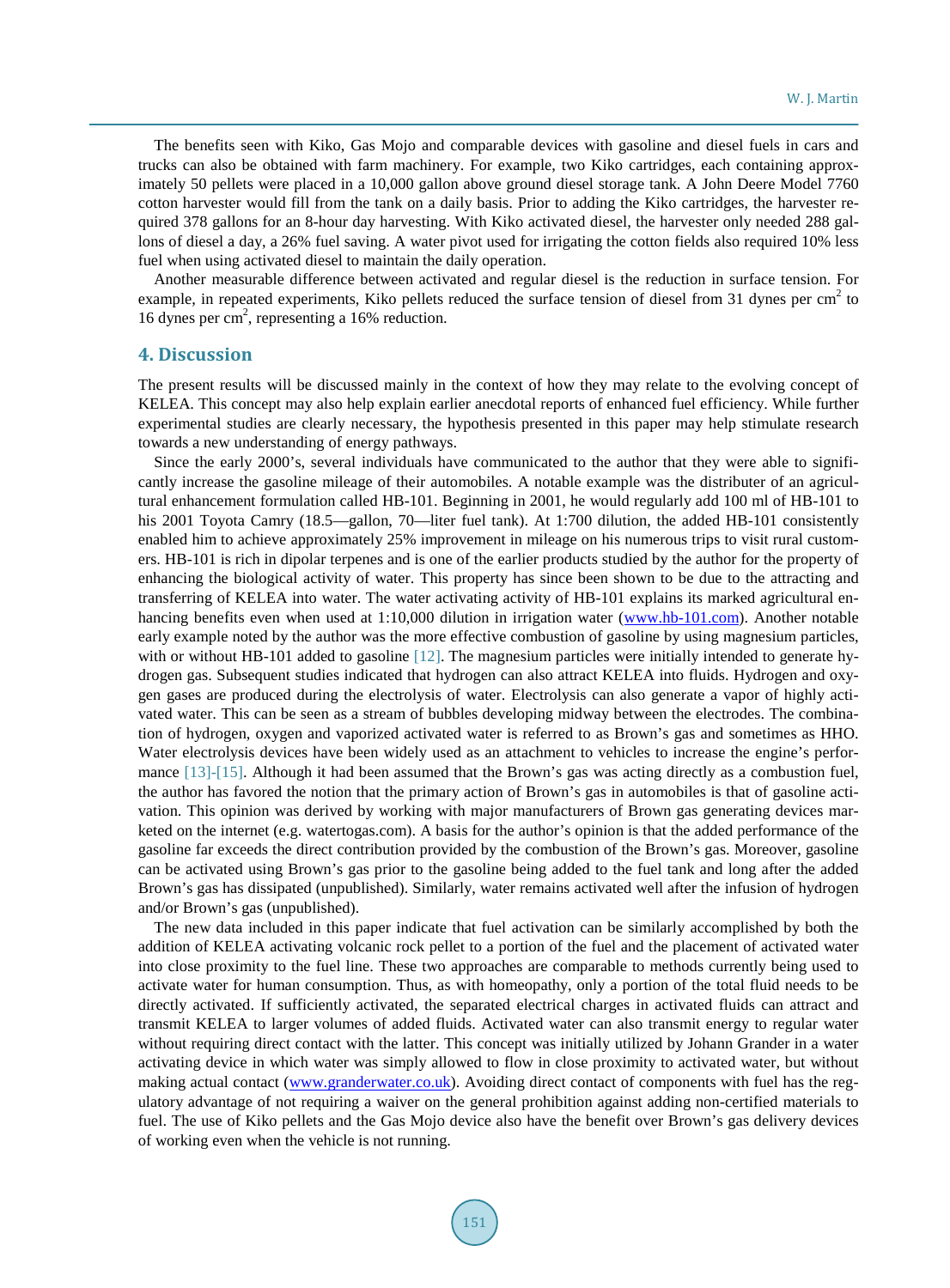Although the various procedures used to markedly increase gas mileage are different, there is a striking similarity in many of the reported additional benefits. These include lower idling speed and lower engine speeds (rpm) required for upward gear shifting. The automobiles and especially large trucks clearly have more power in addition to the remarkably improved fuel economy. Thus, trucks can climb hills faster and often remain in a higher gear after installing a fuel saving device. Even more striking, is the consistent reports that the engines run cooler, in spite of seemingly increased efficiency of combustion. This observation runs counter to the assumption that pressure, volume and temperature values of gases conform to set ratios, as defined by the Ideal Gas Law [\[16\].](#page-6-1) As published earlier, KELEA activation increases the volatility of ethanol [\[3\].](#page-5-2) When the resulting ethanol vapor is confined, it achieves a far greater pressure at a given temperature than the vapor from nonactivated ethanol. Since pressure is a measure of kinetic energy, this finding essentially indicates a form of nonthermal kinetic energy. KELEA is a repulsive force that acts on electrical charges. It may, therefore, restrict intermolecular collisions between vapor molecules, the presumed source of heat. The non-thermal kinetic energy is, nevertheless, seemingly able to do mechanical work, such as moving the pistons within an engine.

Although yet to be confirmed experimentally, the premise of this paper is that additional KELEA contained within the liquid fuel is being transferred to the vapor fuel and to the fuel combustion products. One possibility is that the acquired non-thermal kinetic activity comprises moving solitons, which are able to exert force but without having any accompanying friction [\[17\].](#page-6-2) Whatever its form, the proposed non-thermal kinetic energy allows for the combustion products of activated fuels to achieve more mechanical work than the combustion products of regular fuel at the same temperature. Stated differently, KELEA increases the ratio of work output to combustion temperature and in turn significantly increases the efficiency of fuel usage. The effect is quite striking and in the range of easily achievable 20% - 30% improved fuel efficiency.

While the above hypothesis is the most tantalizing for the importance of urgently needed further studies, there are likely to be additional minor reasons for improved efficiency of KELEA activated fuels. A relatively small but very important measure of the energetic improvement is the more complete combustion of the hydrocarbons. This is seen as reduced CO and UHC levels in the exhaust of automobiles and in the elimination of black smoke and malodor from diesel exhausts. UHC is deemed toxic for individuals, animals and plant life and its reduction in clearly beneficial for health reasons. A possible contributing factor to the more complete combustion may be the lowered surface tension of the activated fuels. It is known, for example, that added devices, which allow for the pre-vaporization of gasoline, can result in more complete gasoline combustion

[\(http://fuel-efficient-vehicles.org/energy-news/?page\\_id=968\)](http://fuel-efficient-vehicles.org/energy-news/?page_id=968). This implies that some of the fuel ordinarily introduced into car cylinders is still in a liquid (droplet) form. As with activated water, the droplet size of condensing KELEA activated gasoline is smaller than that of condensing regular gasoline. The smaller droplets in the activated fuel will likely vaporize faster than the droplets in regular fuels and, thereby, have greater contact with oxygen prior to combustion. Finally, a reduced piston friction could also be contributing to heat reduction. It is difficult, however, to envision how these factors, even collectively, could achieve the rather remarkable 20% - 30% increases in overall fuel efficiency, described in this article. Indeed, this may still be a lower range since additional improvements in fuel efficiencies may be available through adjustments to the air/fuel supply and ratio.

As will be described elsewhere, KELEA activated gasoline can assist in the removal of preformed engine carbon deposits and can help prevent metal corrosion within fuel lines. This benefit is similar to the removal of scale and limiting of corrosion seen when using KELEA activated water in heat exchangers [\[11\].](#page-5-9) Activated gasoline may also have a distant effect on other fluids within the vehicles. It may, for example, increase the fluidity of transmission fluids. This is suggested by the noticeable smoother transmissions experienced in cars fitted with the Gas Mojo device [\(www.gasmojo.com\)](http://www.gasmojo.com/). Potentially this benefit will lead to less likelihood of the need for future transmission repairs.

There are many opportunities for using KELEA activated fuels in various industrial and domestic applications. Prominent examples include shipping, trains, aviation, farm equipment, electricity generators, cranes, lawn mowers. KELEA activation can also be applied to various fuels beyond gasoline and diesel, including ethanol, natural gas and propane gas. It is generally advantageous to activate fuels at the locations of their eventual uses, since earlier activation can potentially lead to increase losses from the greater volatility of the activated fuels [\[3\].](#page-5-2) There is a major overlap between methods of activating water for drinking, agricultural and industrial purposes and the activation of fuels. Many of these methods have only minimal costs and yet can potentially yield enormous savings and other benefits.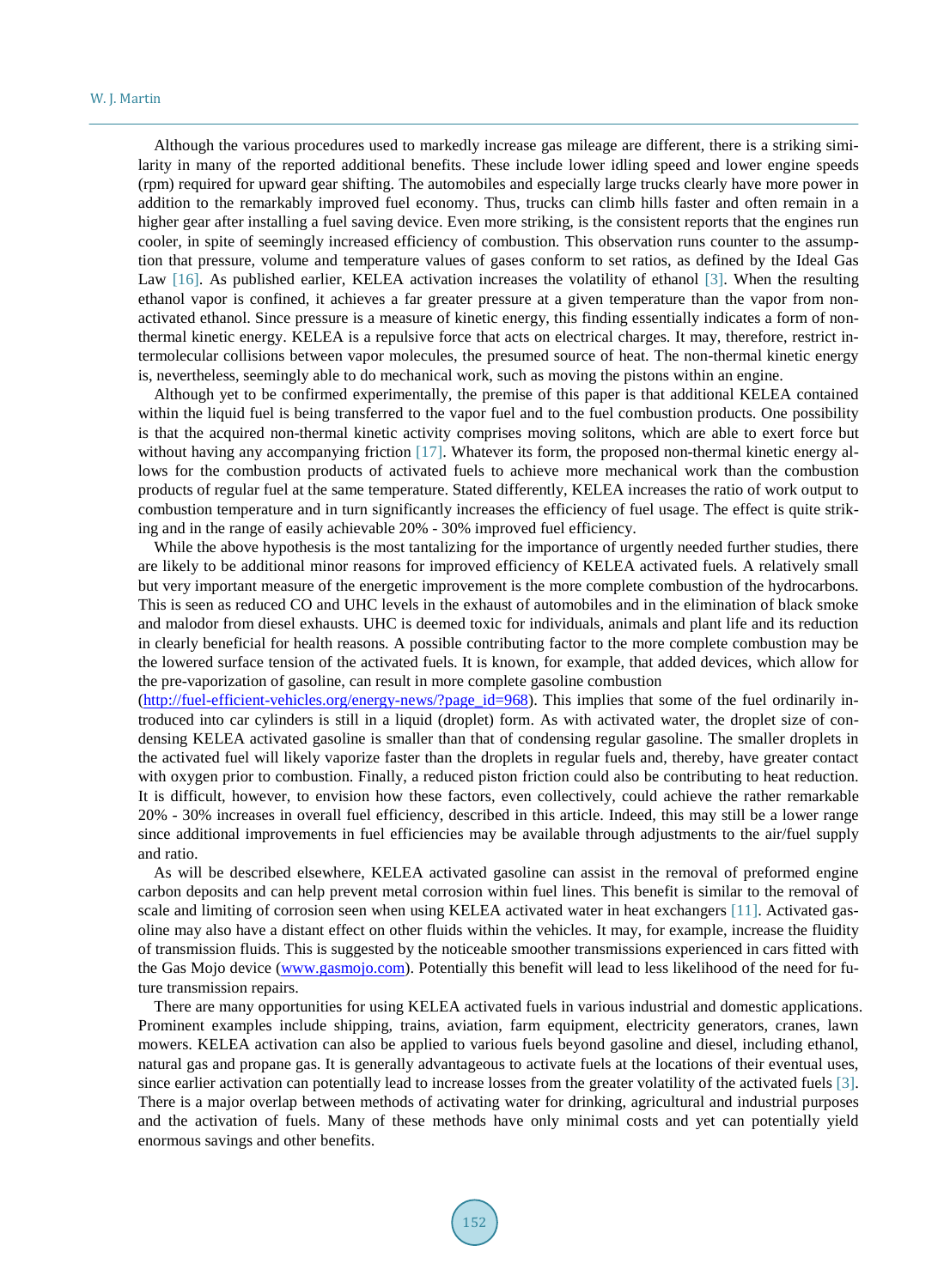#### **5. Conclusion**

The capacity of gasoline and diesel fuels to provide mechanical work for transportation and for power generation can be increased by KELEA (Kinetic Energy Limiting Electrostatic Attraction). This energy can be transmitted to fuels using various KELEA attracting compounds and energy fields. KELEA activation also allows for more complete gasoline and diesel combustion with less production of carbon monoxide and unburnt hydrocarbons. It is proposed that KELEA from the activated fuels is transferred as a non-thermal kinetic energy to the fuel combustion products and that it contributes to the mechanical work of these products within an engine. The added kinetic energy may possibly be in the form of solitons. In any event, the data are sufficiently compelling to suggest that all fuels used in transportation should be KELEA activated.

## **Acknowledgements**

Mr. James Osugi, president of Kiko Technology and Mr. John Graham, president of Dearborn Corp., kindly provided data relating to their respective devices. Tom and Bill Lang provided information on their Brown's gas device for automobiles. Dr. Derek Zupencic, president of HH2 Energy Corp., discussed his findings using hydrogen as a fuel additive [\(www.hydrolectricpower.com\)](http://www.hydrolectricpower.com/). Mr. Nobuyuki Azuma assisted with studies on HB-101. The Institute of Progressive Medicine is a component of MI Hope Inc., a non-profit public charity.

## **Conflict of Interest**

None.

#### **References**

- <span id="page-5-0"></span>[1] Chaplin, M. (2006) Do We Underestimate the Importance of Water in Cell Biology? *Nature Reviews Molecular Cell Biology*, **7**, 861-866. <http://dx.doi.org/10.1038/nrm2021>
- <span id="page-5-1"></span>[2] Martin, W.J. (2014) KELEA™ Activated Water—Enhancing the Alternative Cellular Energy (ACE) Pathway in Stealth Adapted Viruses; Alternative Cellular Energy (ACE) & KELEA Activated Water. Author House, IN, 132-173.
- <span id="page-5-2"></span>[3] Martin, W.J. (2015) KELEA: A Natural Energy That Seemingly Reduces Intermolecular Hydrogen Bonding in Water and Other Liquids. *Open Journal of Biophysics*, **5**, 69-79. <http://dx.doi.org/10.4236/ojbiphy.2015.53006>
- <span id="page-5-3"></span>[4] Martin, W.J. (2015) Methods of KELEA Activation of Water and Benefits in Health, Agriculture and Industry. *Journal of Water Resource and Protection*, **7**, 1331-134. <http://dx.doi.org/10.4236/jwarp.2015.716108>
- <span id="page-5-4"></span>[5] Martin, W.J. (2015) Interacting Light Paths Attract KELEA (Kinetic Energy Limiting Electrostatic Attraction) and Can Lead to the Activation of Water. *Open Journal of Biophysics*, **5**, 115-121. <http://dx.doi.org/10.4236/ojbiphy.2015.54010>
- <span id="page-5-5"></span>[6] Martin, W.J. (2015) Interactive Electric Fields Can Attract KELEA (Kinetic Energy Limiting Electrostatic Attraction) and Can Lead to the Activation of Water. *International Journal of Complementary & Alternative Medicine*, **1**, Article ID: 00034.
- <span id="page-5-6"></span>[7] Martin, W.J. and Laurent, D. (2015) Homeopathy as a Misnomer for Activation of the Alternative Cellular Energy Pathway: Evidence for the Therapeutic Benefits of Enercel in a Diverse Range of Clinical Illnesses. *International Journal of Complementary & Alternative Medicine*, **2**, Article ID: 00045.
- <span id="page-5-7"></span>[8] Martin, W.J. (2015) Alternative Cellular Energy. A Unifying Concept in Complementary Alternative Medicine. *International Journal of Complementary & Alternative Medicine*, **1**, Article ID: 00022.
- <span id="page-5-8"></span>[9] Martin, W.J. (2015) Therapeutic Potential of KELEA Activated Water. *International Journal of Complementary & Alternative Medicine*, **1**, Article ID: 00001. <http://dx.doi.org/10.15406/ijcam.2015.01.00001>
- [10] Martin, W.J. (2014) KELEA Activated Water Leading to Improved Quantity & Quality of Agricultural Crops. *Advances in Plants & Agriculture Research*, **2**, Article ID: 00033.
- <span id="page-5-9"></span>[11] Martin, W.J. (2015) Improved Efficiency of Heat Exchange Using KELEA Activated Water. *Open Journal of Energy Efficiency*, **4**, 36-43. <http://dx.doi.org/10.4236/ojee.2015.42004>
- <span id="page-5-10"></span>[12] Martin, W.J. (2008) Method of Generating Hydrogen in Gasoline Using an Enerceutical Product Added to Magnesium in a Hydrogen Permeable but Solute Impermeable Container. Patent Application Number 20100011657.
- <span id="page-5-11"></span>[13] Musmar, S.A. and Al-Rousan, A.A. (2011) Effect of HHO Gas on Combustion Emissions in Gasoline Engines. *Fuel*, **90**, 3066-3070. <http://dx.doi.org/10.1016/j.fuel.2011.05.013>
- [14] El-Kassaby, M.M., Eldrainy, Y.A., Khidr, M.E., Kareem, I. and Khidr, K.I. (2016) Effect of Hydroxy (HHO) Gas Ad-